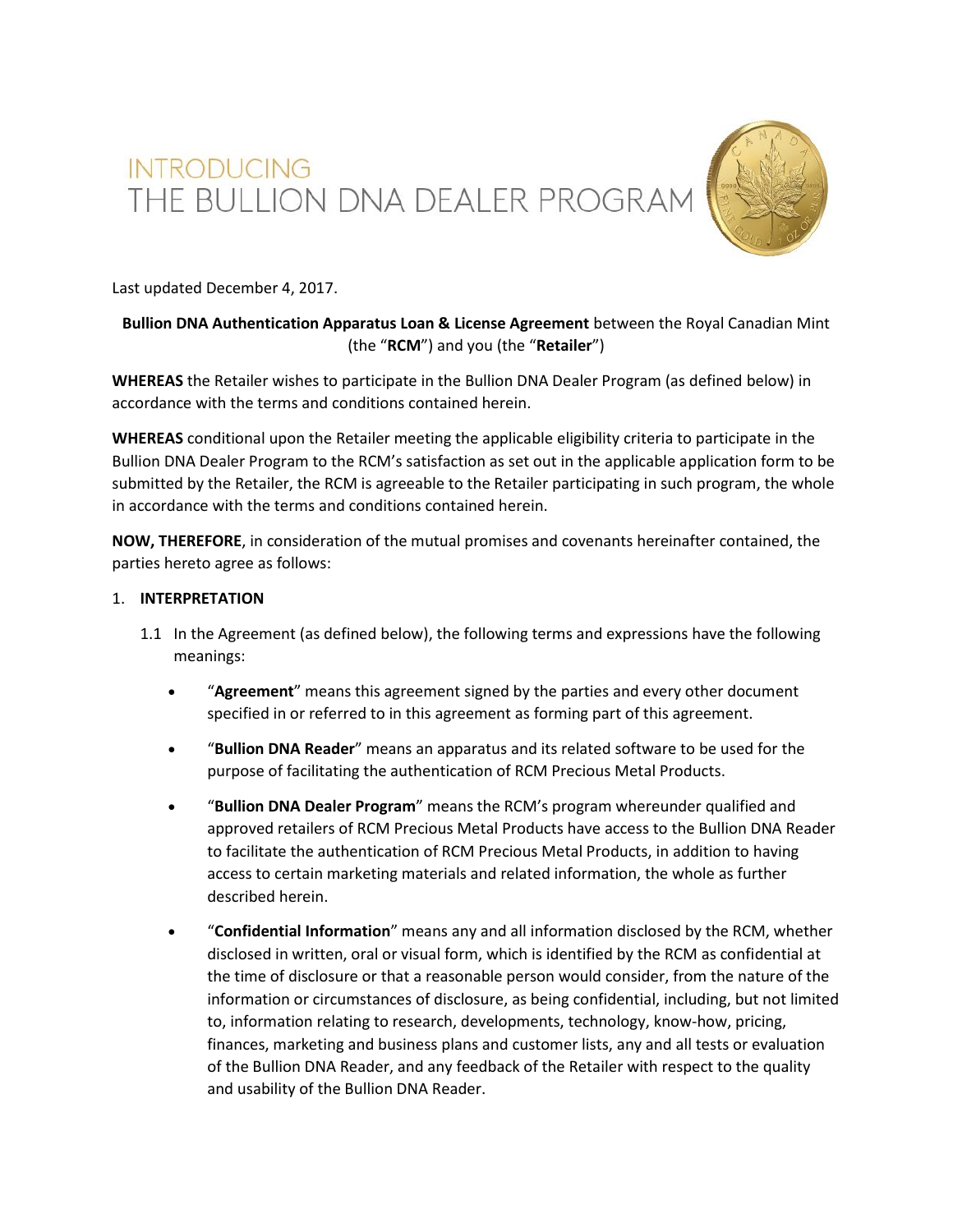- "**Intellectual Property**" means all intellectual property, both foreign and domestic, owned by (whether solely or jointly with one or more third parties) or licensed to the RCM, including, without limitation, discoveries, inventions (whether patentable or not), copyright, trade names, business names, industrial designs, patents and patent applications, design rights, topography rights, concepts, licenses, patterns, software, source code, technical information, methods, compositions, formulae, specifications, procedures, designs, trademarks, trade secrets and know-how.
- "**Point of Use**" has the meaning ascribed thereto in sub-clause 5.1.
- "**RCM Precious Metal Products**" means the precious metal products produced by or on behalf of the RCM indicated in Schedule A attached hereto.
- "**User Guide**" has the meaning ascribed thereto in sub-clause 6.2.

# 2. **TERM**

2.1 The Agreement is conditional upon the Retailer meeting the eligibility criteria to participate in the Bullion DNA Dealer Program to the RCM's satisfaction as set out in the applicable application form to be submitted by the Retailer. The Agreement is effective as of the date the RCM confirms in writing to the Retailer that it has met such criteria and has been approved to take part in the Bullion DNA Dealer Program, and will continue until terminated by either party pursuant to clause 17.

# 3. **BULLION DNA DEALER PROGRAM**

- 3.1 Conditional-upon the Retailer paying the fees described in clause 4 below and fulfilling the terms and conditions of the Agreement on a continuous basis, the RCM shall:
	- 3.1.1 Provide the Retailer with one (1) Bullion DNA Reader to be used by the Retailer in accordance with the terms herein; additional Bullion DNA Readers can be ordered by contacting the RCM by email at **bulliondna@mint.ca**; extra fees apply for additional Bullion DNA Readers
	- 3.1.2 Identify the Retailer as a member of the Bullion DNA Dealer Program on the RCM's Bullion DNA Dealer website;
	- 3.1.3 Provide the Retailer with access to a members-only online site where the Retailer will be able to download various marketing materials, product photos and videos with respect to the RCM Precious Metal Products;
	- 3.1.4 Provide the Retailer with advance notification of RCM bullion product releases, from time to time.

# 4. **FEES**

4.1 The Retailer shall pay the RCM an amount of five hundred US dollars (USD\$500.00), plus applicable taxes, by credit card upon being informed by the RCM that the Bullion DNA Reader has been shipped. Credit Card information must be provided upon approval into the Bullion DNA Dealer Program.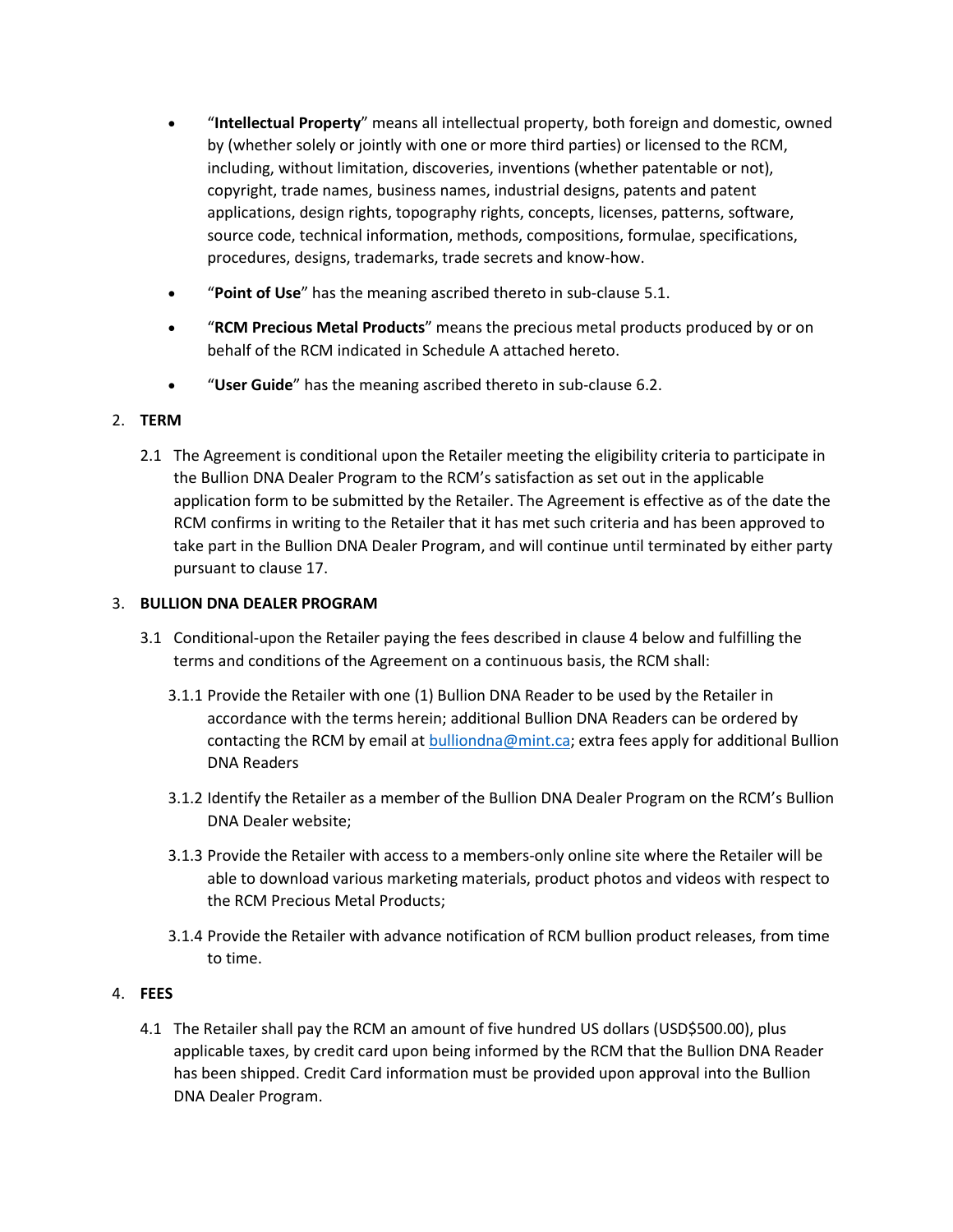4.2 Additional fees apply for orders of additional Bullion DNA Readers; the use of additional Bullion DNA Readers are subject to the terms and conditions of the Agreement.

# 5. **DELIVERY**

5.1 The RCM shall arrange and pay for the delivery of the Bullion DNA Reader at the Retailers premises identified in the Bullion DNA Dealer Program application form (the "**Point of Use**").

# 6. **INSTALLATION & USE**

- 6.1 The Retailer shall order the telecommunication services needed to use the Bullion DNA Reader; costs associated with such telecommunication services are to be borne by the Retailer.
- 6.2 The Retailer shall install, deploy, activate and use the Bullion DNA Reader in accordance with the user guide attached hereto as Schedule B (the "**User Guide**"), as such may be amended from time to time by the RCM upon written notice to the Retailer, and in accordance with any procedures which may be provided by the RCM from time to time.
- 6.3 It is the Retailers responsibility to ensure it meets the system requirements identified in the User Guide for the use of the Bullion DNA Reader; any costs related thereto will be borne by the Retailer.
- 6.4 The Retailer undertakes to use the Bullion DNA Reader for the sole purpose of facilitating the authentication of RCM Precious Metal Products, and to solely use the Bullion DNA Reader at the Point of Use.

# 7. **CARE & SECURITY**

7.1 The Retailer is responsible for any loss, theft or damage to the Bullion DNA Reader, except for normal wear and tear. The Retailer shall forthwith inform the RCM of any loss, theft or damage to the Bullion DNA Reader, and shall compensate the RCM for any such loss, theft or damage. The RCM has the right to inspect the Bullion DNA Reader and make any adjustments and/or repairs it deems appropriate upon notice to the Retailer.

# 8. **OWNERSHIP & LICENSE**

- 8.1 The Bullion DNA Reader is provided to the Retailer on a loan basis; title and ownership in the Bullion DNA Reader is and shall remain with the RCM.
- 8.2 As between the Retailer and the RCM, any and all Intellectual Property rights relating to the Bullion DNA Reader belong to the RCM. The RCM hereby grants the Retailer a personal, limited, royalty free (except for the fees payable pursuant to clause 4) license to use the Bullion DNA Reader for the sole purpose of facilitating the authentication of RCM Precious Metal Products during the validity of the Agreement. Such license does not grant the Retailer the right to use the Bullion DNA Reader for any other purpose. Except as expressly set forth herein, no other rights or licenses are granted or to be implied. The Retailer shall not rent, lease, sell, sublicense, assign, or otherwise transfer the Bullion DNA Reader, nor shall the Retailer reverse engineer, disassemble or decompile the Bullion DNA Reader.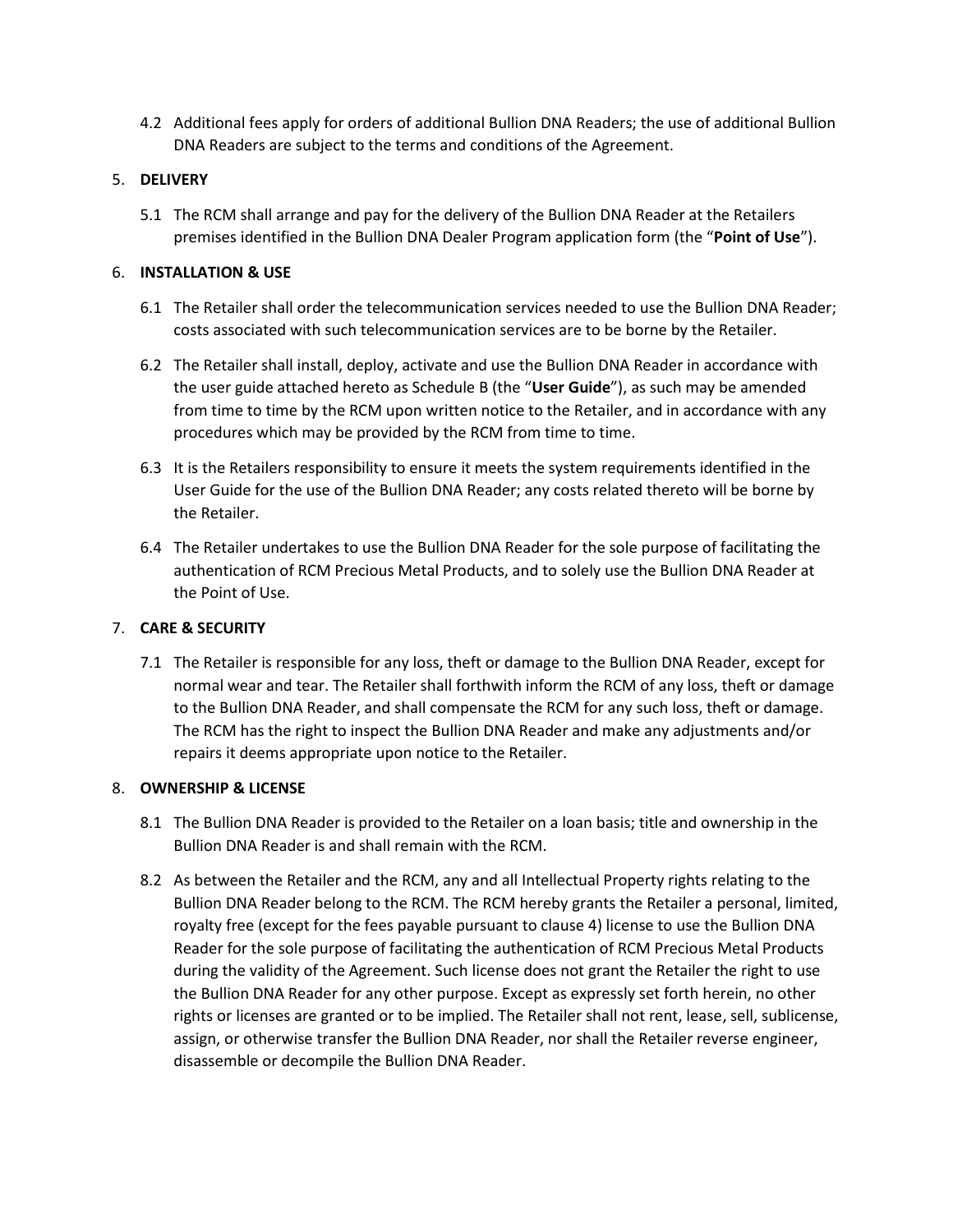## 9. **FEEDBACK**

9.1 Any and all feedback provided by the Retailer with respect to the Bullion DNA Reader, including, but not limited to any comments or suggestions for the modification, correction, improvement or enhancement of the Bullion DNA Reader shall be solely owned by the RCM which may use same for any purpose.

## 10. **ADVERTISING & PROMOTION**

10.1 The Retailer shall not advertise or promote the Bullion DNA Reader without first having obtained the RCM's prior written consent.

## 11. **CONFIDENTIALITY**

11.1 Except as may be required by law, the Retailer shall keep confidential the Confidential Information and shall not use any of the Confidential Information except for the purposes contemplated in the Agreement.

## 12. **PRIVACY**

- 12.1 The Retailer shall, if and when requested by the RCM, collect the email address of customers of the Retailer who wish to purchase RCM Precious Metal Products and wish that the Retailer use the Bullion DNA Reader for the purpose of facilitating the authentication of such RCM Precious Metal Products. The email addresses would be collected for the sole purpose of enabling the RCM to send the customers an email confirmation of the results obtained from the verifications made with the Bullion DNA Reader.
- 12.2 As between the Retailer and the RCM, the email addresses of the respective customers belong to the RCM. The Retailer shall keep such email addresses private and confidential, and shall not use, copy, disclose, dispose of or destroy same except for the purposes contemplated herein, except with the express and written authorization of the RCM. The email addresses shall be released only to the Retailer's personnel on a need-to-know basis for the performance of the Agreement.
- 12.3 At the RCM's request, the Retailer shall, in accordance with any instructions provided by the RCM, deliver the email addresses to the RCM in the manner and format requested by the RCM, and/or destroy the emails through secured channels and forthwith provide the RCM with written confirmation of such destruction. Upon delivery of the email addresses to the RCM, the Retailer shall have no right to retain the email addresses in any form and shall ensure that no record of the email addresses remains in the Retailer's possession. In any case, the Retailer shall not retain the email addresses in whatever form after the completion or termination of the Agreement.
- 12.4 The Retailer shall forthwith inform the RCM in writing of any breach of the above undertakings with respect to the collection, use, unauthorized disclosure, delivery and/or destruction of the email addresses. Without limiting the generality of any other indemnification undertaking pursuant to the Agreement, the Retailer shall hold harmless, defend and indemnify the RCM and its employees, officers, directors and agents from and against any actual or threatened claims, lawsuits, or demands arising out of any breach of the above undertakings with respect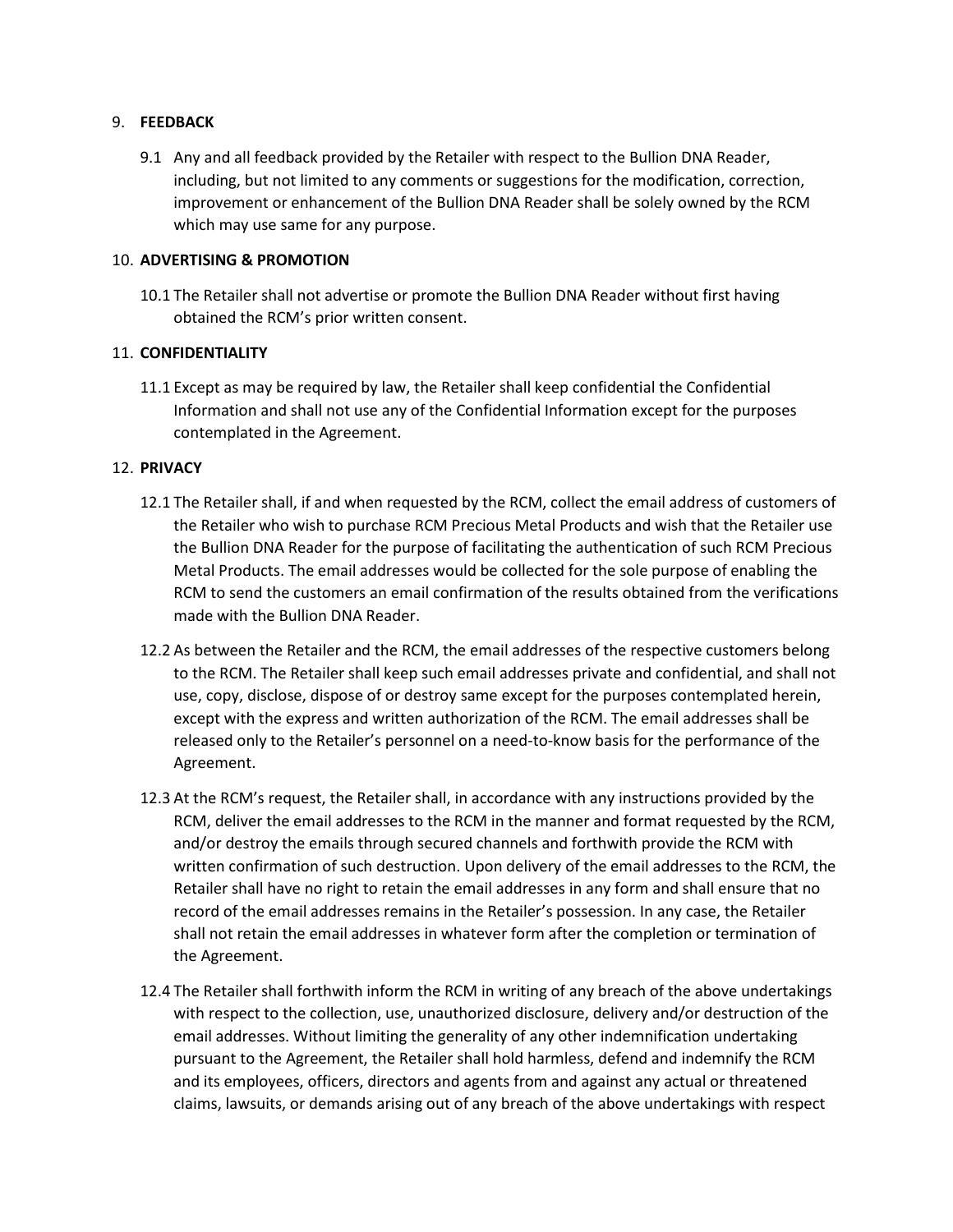to the collection, use, unauthorized disclosure, delivery and/or destruction of the email addresses.

## 13. **DISCLAIMER OF WARRANTIES**

13.1 To the maximum extent permitted by applicable law, the RCM provides the Bullion DNA Reader and any support services (if any) "as is" and with all faults, and disclaims all warranties and conditions, either express, implied or statutory, including but not limited to, any implied warranties or conditions of merchantability, merchantable quality, fitness for a particular purpose, lack of viruses, accuracy or completeness of responses or results, lack of negligence or workmanlike effort, and the provision of or failure to provide support services. There is no warranty or condition of title, quiet enjoyment, quiet possession, correspondence to description, or non-infringement with regard to Bullion DNA Reader. The entire risk as to the quality of or the use or performance of the Bullion DNA Reader and support services, if any, remains with the Retailer.

# 14. **EXCLUSION OF DAMAGES**

14.1 To the maximum extent permitted by applicable law, in no event shall the RCM be liable for any direct, general, special, incidental, indirect, or consequential damages whatsoever (including, but not limited to, damages for loss of profits or confidential or other information, for business interruption, for personal injury, for loss of privacy, for failure to meet any duty including of good faith or of reasonable care, for negligence, and for any other pecuniary or other loss whatsoever) arising out of or in any way related to the use of or inability to use the Bullion DNA Reader, the provision of or failure to provide support services, or otherwise under or in connection with any provision of the Agreement, even in the event of the fault, tort (including negligence), strict liability, breach of contract or breach of warranty of the RCM, even if the RCM has been advised of the possibility of such damages.

#### 15. **LIMITATION OF LIABILITY AND REMEDIES**

15.1 Notwithstanding any damages that the Retailer might incur for any reason whatsoever (including, without limitation, all damages referenced above), the entire liability of the RCM under the Agreement, and the Retailers exclusive remedy, shall be limited to ten dollars Canadian (CDN\$10.00). The foregoing limitations, exclusions and disclaimers shall apply to the maximum extent permitted by applicable law, even if any remedy fails its essential purpose.

#### 16. **INDEMNITY**

- 16.1 The RCM shall hold harmless, defend and indemnify the Retailer and its employees, officers and directors from and against any actual or threatened claims, lawsuits, or demands that arise from use of the Bullion DNA Reader in accordance with the terms of the Agreement by the Retailer and which allege or maintain that the Bullion DNA Reader violates the intellectual property rights (including patents, trademarks, copyright and trade secrets) of any third party.
- 16.2 The Retailer shall hold harmless, defend and indemnify the RCM and its employees, officers, directors and agents from and against any actual or threatened claims, lawsuits, or demands that arise from the use of the Bullion DNA Reader.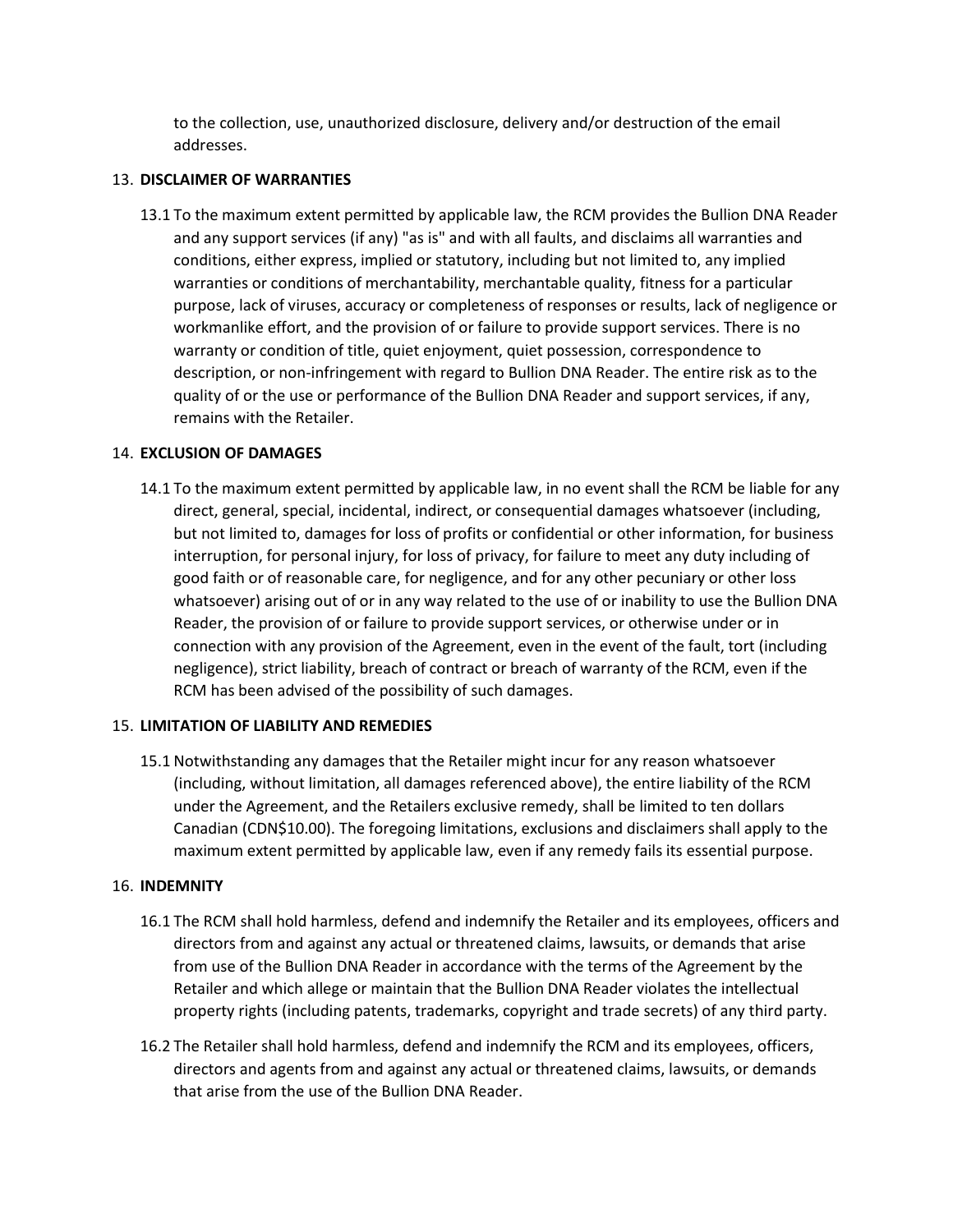# 17. **TERMINATION FOR CONVENIENCE**

- 17.1 Notwithstanding anything contained in the Agreement, either party may, at its sole discretion, terminate the Agreement by giving the other party thirty (30) calendar days' prior written notice to that effect. The Retailer will have no claim for damages, compensation, loss of profit or allowance arising out of the termination of the Agreement by the RCM.
- 17.2 Should the retailer terminate the agreement in furtherance to sub-clause 17.1 within sixty (60) calendar days from the effective date of the Agreement, the five hundred US dollar fee paid by the Retailer in furtherance to clause 4 shall be reimbursed by the RCM; such fee will not be reimbursed in the event of termination by either party in furtherance to sub-clause 17.1 following said sixty (60) calendar day period.

## 18. **RETURN OF THE BULLION DNA READER**

18.1 The Retailer shall, forthwith upon the expiration or earlier termination of the Agreement, arrange and pay for the return of the Bullion DNA Reader to the RCM's premises located at the address identified in sub-clause 19.1.

## 19. **NOTICES**

19.1 Any notice given under the Agreement will be in writing, and will be delivered by messenger, by prepaid registered mail or by email to the following address:

In the case of a notice to the RCM: Royal Canadian Mint 320 Sussex Drive Ottawa, Ontario K1A 0G8 Canada Attention: Bullion DNA Team Email: [bulliondna@mint.ca](mailto:bulliondna@mint.ca)

#### In the case of a notice to the Retailer:

The RCM shall use the contact information the Retailer provided in the Bullion DNA Dealer Program application form. The Retailer may change its address for notification purposes by notifying the RCM by email at [bulliondna@mint.ca.](mailto:bulliondna@mint.ca)

19.2 Each such notice will be deemed given: (i) when received, if delivered by messenger; (ii) upon confirmation of receipt, if given by email; or (iii) 10 business days after the date of mailing when sent by prepaid registered mail.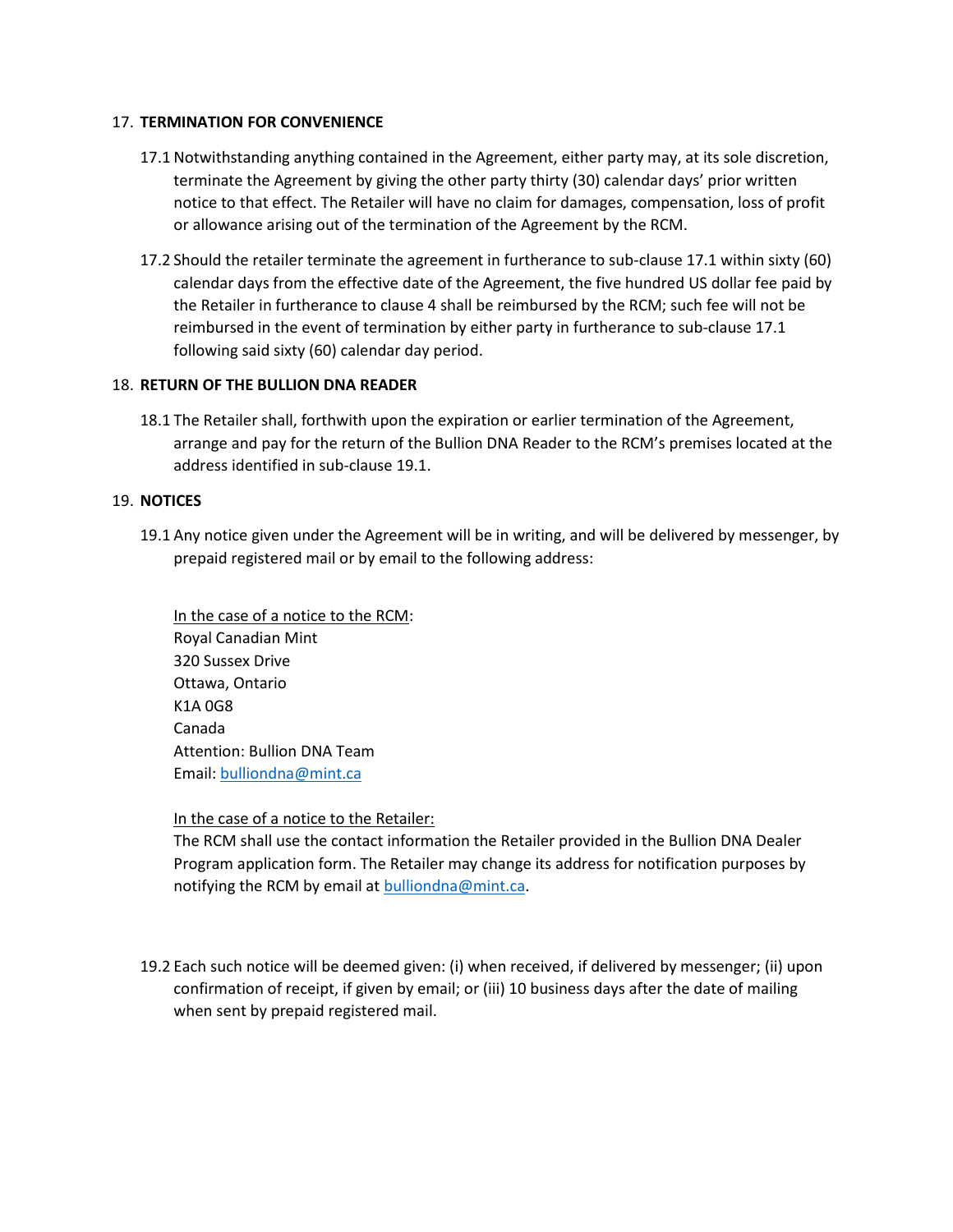## 20. **RIGHTS, REMEDIES, POWERS & DISCRETIONS**

20.1 All rights, remedies, powers and discretions granted or acquired by the RCM under the Agreement or by law are cumulative, not exclusive.

# 21. **AMENDMENT**

21.1 Except for the fees set forth in clause 4, the RCM may amend the terms and conditions of the Agreement at any time by notifying the Retailer that the terms have changed and posting a revised version of the Agreement on its website. The revised version will be effective at the time the Retailer has been notified the terms have changed. If the Retailer does not want to be bound by the amended Agreement, the Retailer must stop using the Bullion DNA Reader and terminate the Agreement for convenience in accordance with clause 17. The Agreement will continue to apply to the previous use of the Bullion DNA Reader by the Retailer.

## 22. **SURVIVAL OF CLAUSES**

22.1 All the parties' obligations of confidentiality, indemnification, representations and warranties set out in the Agreement as well as the provisions which, by the nature of the rights or obligations might reasonably be expected to survive, will survive the expiry or termination of the Agreement, in addition to any other provisions which survive by operation of law.

## 23. **APPLICABLE LAW AND ARBITRATION**

- 23.1 The Agreement and all matters relating to the Agreement (whether in contract, statute, tort (including, without limitation, negligence) or otherwise), is governed by, and construed in accordance with, the laws of the Province of Ontario (without giving effect to the choice of law principles thereof).
- 23.2 Any dispute arising out of or in connection with the Agreement, including any question regarding its existence, validity or termination, is to be referred to and finally resolved by arbitration in accordance with the *Commercial Arbitration Act* (Canada) and any amendments thereto. The number of arbitrators will be one (1). The place of arbitration will be the City of Ottawa, Ontario, Canada. The language to be used in the arbitral proceedings is English and/or French. All proceedings, submissions and awards related to any recourse hereunder shall be kept confidential to the extent permissible by law.

#### 24. **ASSIGNMENT**

- 24.1 The Retailer shall not assign the Agreement without having obtained the RCM's prior written discretionary consent. Any assignment made without having obtained the RCM's prior written consent is void and will have no effect. An assignment would be valid upon execution of an assignment Agreement signed by the RCM, the Retailer and the assignee.
- 24.2 The assignment of the Agreement would not relieve the Retailer from any obligation under the Agreement and would not impose any liability upon the RCM.